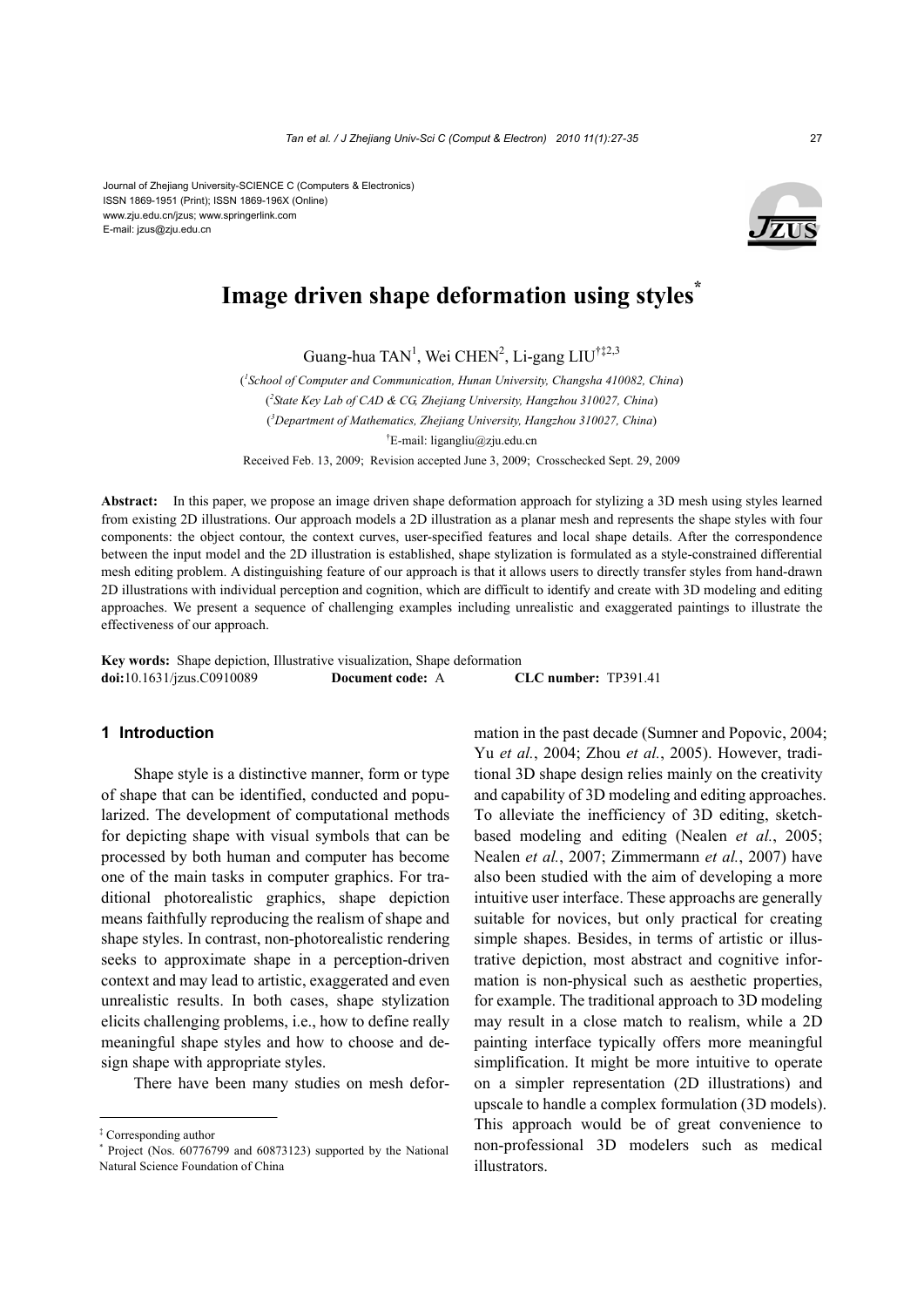We propose to perform shape deformation with styles captured from 2D examples. The main reason that the 2D example and the projected shape are triangulated is that the fine details can be encoded appropriately and the appearance (texture) presented in the 2D example can be mapped to the 3D model. The key idea is to construct a planar mesh for the input 2D example and transfer its shape styles in the context of differential mesh editing. To account for the global, medium, local and perception-driven understanding of the shape, we employ four shape styles, namely, the object contour, context curves, user-specified features and local shape details. Intuitively, the proposed 2D-to-3D mode combines sketch-based modeling and style transfer techniques, facilitating shape design using information captured from 2D drawings. By extending this approach to a sequence of 2D illustrations, the stylization of shape and shape deformation can be conveniently achieved. Fig. 1 demonstrates two results obtained using our approach.



**Fig. 1 Two examples using our approach** 

(a) A stippling illustration by Bill Andrews; (b) A 3D kidney model; (c) The deformed model using our approach; (d) A painting by Leonardo da Vinci that illustrates the golden proportions of the human body; (e) A 3D human body model; (f) and (g) Two results using our approach

#### **2 Related studies**

# **2.1 Example-based shape modeling**

A large number of 3D models have been created by skilled artists or 3D scanning devices. It is therefore natural to leverage existing shapes by modifying them and allowing users to focus on the conceptual design. Shape interpolation (Alexa, 2003; Sheffer and Kraevoy, 2004) can be regarded as a simple form of example-based shape modeling. The method proposed by Funkhouser *et al.* (2004) seeks to composite the desired parts from different models to form new objects. Another widely used scheme is detail or deformation transfer (Biermann *et al.*, 2002; Sumner and Popovic, 2004; Yu *et al.*, 2004), which modifies the shape by replicating details in selected regions.

Rather than simply directly transferring or modulating existing shape details, it is also efficient to change the shape based on information from other sources, such as 2D drawings or motion data. For instance, Li *et al.* (2003) integrated user modification of 2D animation with 3D motion captured animation and created expressive 3D shape deformation. Zhou *et al.* (2005) presented a volume graphics Laplacianbased mesh deformation approach, which allows deformation of a 3D mesh by modifying selected curves of the mesh with curves from 2D drawings. Our approach advances this 2D driven deformation scheme from 2D curves to 2D illustrations with styles.

# **2.2 Sketch-based shape modeling**

Most commercial modeling systems use 3D anchors to manipulate shapes and are not easy to learn. Sketch-based shape modeling (Igarashi *et al.*, 1999; Nealen *et al.*, 2005) offers an intuitive interface to allow users to easily determine the region of interest (ROI) and handles. Because human vision recognizes objects mainly by feature lines like silhouettes and contours, previous work generally employed a sequence of reference strokes on the 2D plane to indicate the design intentions (Nealen *et al.*, 2005). More intuitive design is made possible by directly specifying feature lines on 3D models (Ju *et al.*, 2007; Nealen *et al.*, 2007; Rose *et al.*, 2007; Zimmermann *et al.*, 2007).

Note that sketch-based shape modeling is generally suitable for novices, but is practical for creating only simple shapes. To enhance the creativity and imagination of users, an example-based modeling strategy can be efficiently incorporated by referencing 2D images within the sketching interfaces. For instance, Hornung *et al*. (2007) presented an interactive method to animate photos of 2D characters using 3D motion capture data.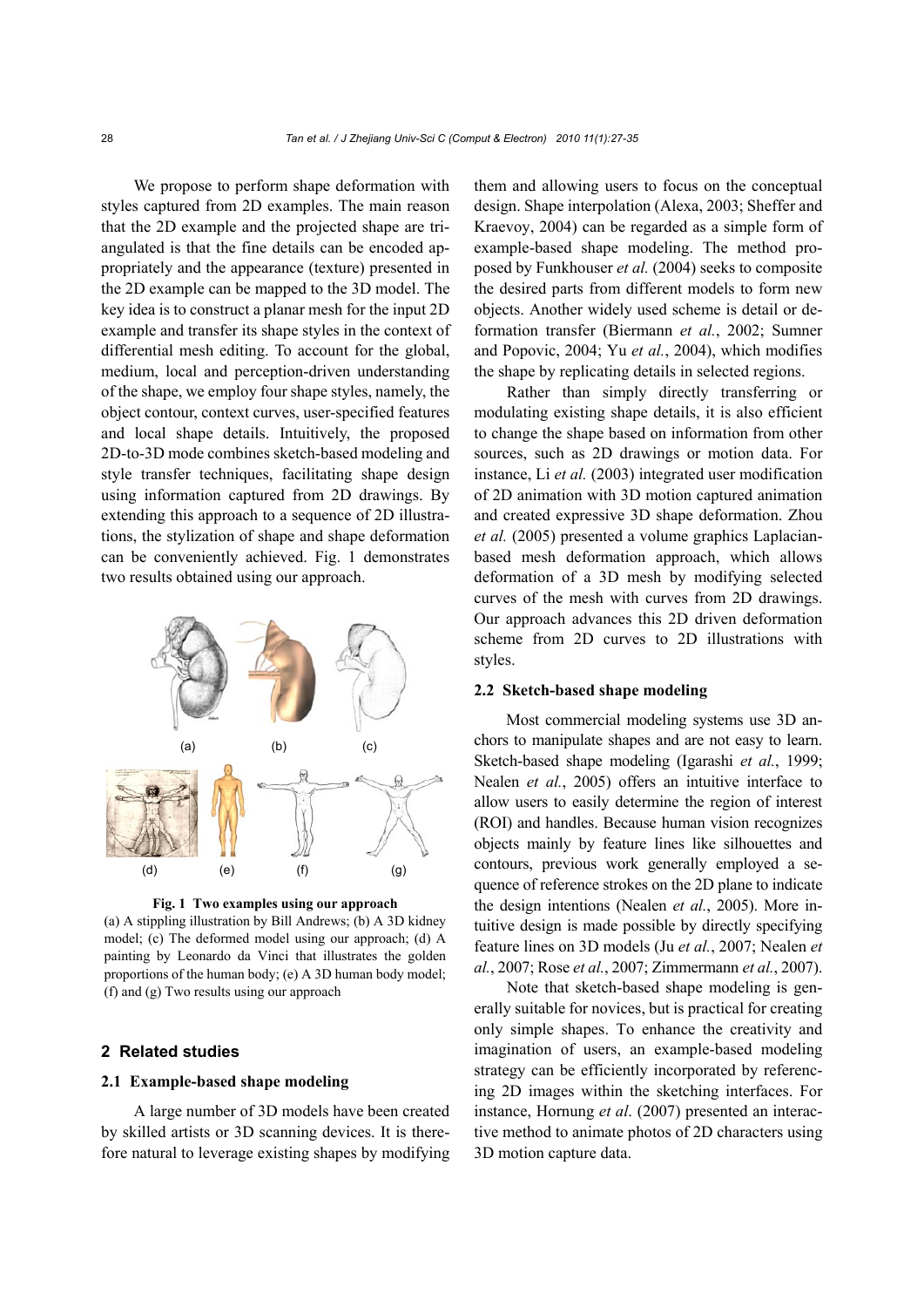#### **2.3 Detail surface representations**

Representing surfaces in local coordinate systems has proven to be useful for various shape processing applications. Standard multi-resolution representation (Kobbelt *et al.*, 1998; Guskov *et al.*, 1999; Biermann *et al.*, 2002) decomposes one surface into multiple levels with different details. For each level, the difference from the original mesh is encoded by local frame displacements in the vertices.

Another approach to surface details is differential-based presentation, first used by Alexa (2003) for shape interpolation. Thereafter, researchers have been investigating surface representations based on the Laplacian operator and discrete forms (Sorkine *et al.*, 2004; Lipman *et al.*, 2005; Nealen *et al.*, 2005; Hu *et al.*, 2007). Poisson-based discrete differential operators have also been widely used to perform detail-preserving mesh editing (Yu *et al.*, 2004). To make the representation invariant under rigid transformations, Sheffer and Kraevoy (2004) introduced pyramid coordinates, which are dependent on a set of angles and lengths relating a vertex to its immediate neighbors. Our approach is built upon differentialbased mesh representation and manipulation because it bridges the gap between 3D models and 2D drawings, and favors global coupling of shape details.

# **3 Key idea**

In general, representing shape styles by considering a single aspect, e.g., the local geometric details or the global shape contour, would lead to a loss in comprehension of the complexity embedded in the object. In our approach, we seek to comprehend four kinds of shape descriptions in the context of triangular mesh:

1. The object contour is a curve that represents the outline of an object. For a 3D model, the 2D contour of its projection under certain viewpoint constructs a silhouette. We employ the object contour as a global shape style to approximately estimate the proportion, scale and orientation of an object.

2. Context curves are designed to express the approximated understanding of the user to an object. One important curve is a 2D tree-like curve that outlines the approximated skeleton of the 2D example. Incorporating context curves into shape stylization has the advantage that they describe the object structure in a shape context manner and facilitate large-scale shape deformation. Thus, we refer to context curves as a medium shape style.

3. Local geometric details reflect subtle shape features and encode local shape styles such as the coil of a cockle shell. We make use of Laplacian coordinates and local affine frames to tie up local geometric details into an implicit linear system and manipulate them within a global minimization framework.

4. Perception-driven features are perceptively meaningful feature points or lines that are difficult to compute automatically. We allow the user to manually specify these perception-driven styles by drawing points or strokes on both the source model and examples. Note that these features describe more detailed information than the context curves.

We employ mesh editing to fulfill the shape stylization driven by a reference 2D illustration because the triangular mesh representation can be used to encode fine details and perform texture mapping. Our approach exploits the user's intentions in shape stylization by manually determining the curves, features and their correspondences. One main feature distinguishing our approach from others (Hornung *et al.*, 2007) is that we represent the 2D illustration with a texture-mapped mesh and regard the difference of shape styles between two meshes as a system of contour, context curves, features and intrinsic differential coordinates. These styles and their transfer from 2D to 3D can be integrated into a uniform differential based mesh manipulation framework. In this way, the distortion caused by the projection from 3D to 2D is greatly reduced. In addition, Hornung *et al.* (2007) used 3D motion captured data while our approach seeks to stylize 3D models using 2D illustrations.

Beginning with an input 3D mesh and a 2D illustration, we project the model onto the 2D plane and construct silhouettes of the projected 2D shape and the 2D illustration. The user manually specifies the context curves, the features and their correspondences. Subsequently, the shape of the 2D illustration is transferred to the projected 2D shape with a template fitting algorithm (Allen *et al.*, 2003). The final 3D shape is reconstructed under the dual Laplacian mesh editing framework. Fig. 2 depicts the entire pipeline using the shape of a head as an example.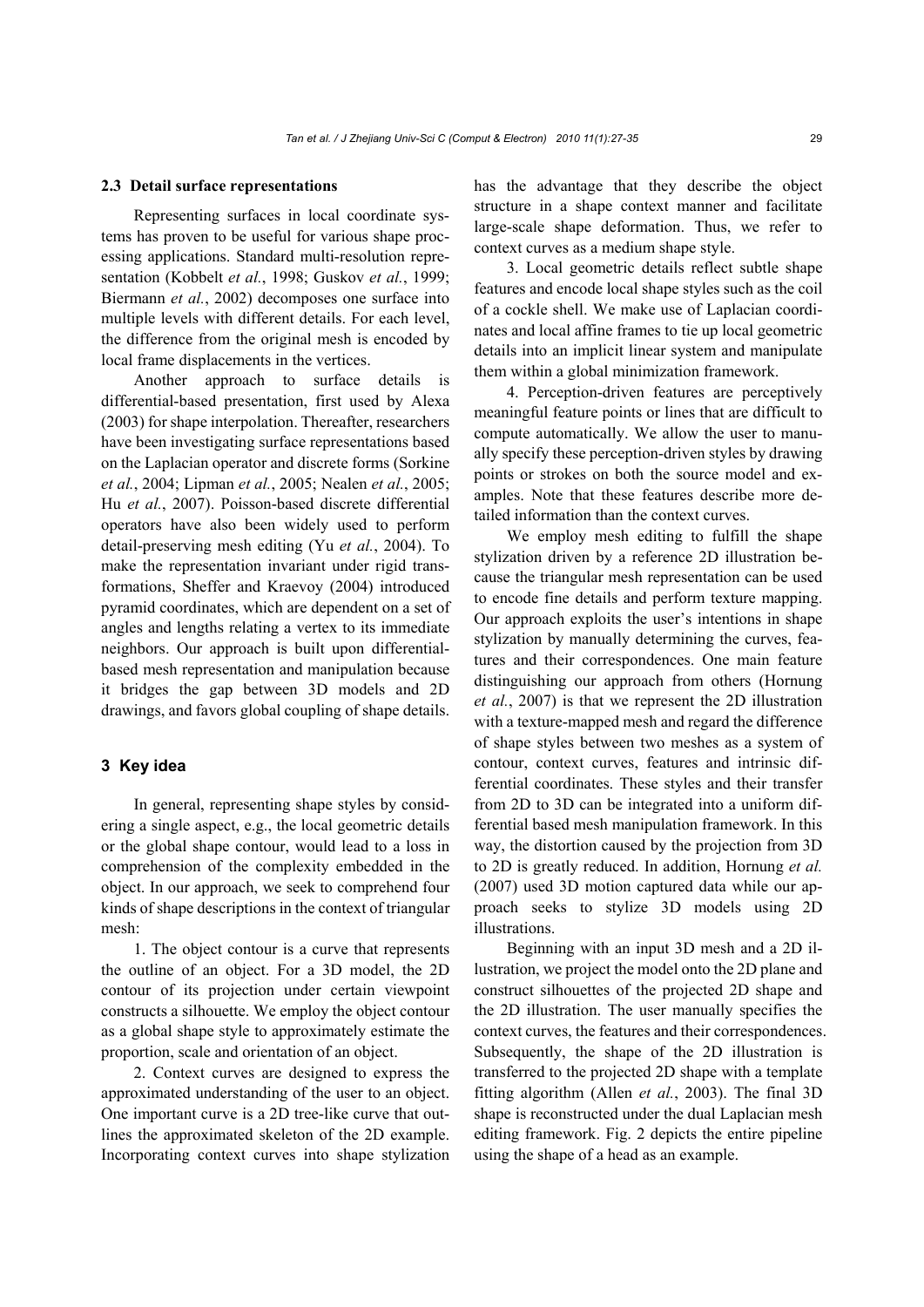

**Fig. 2 Algorithm pipeline of our approach**  The input 3D model (a) is first projected onto the 2D plane, yielding an outline (b). Based on the extracted silhouette in red, the context curves (shown in blue) and user-specified features (shown in blue points), a planar 2D mesh (c) is constructed. Likewise, the user constructs a 2D shape (e) from the input 2D illustration (d). The projected 2D mesh (c) is deformed by fitting the shape features presented in (e), yielding (f). The stylized shape (g) is obtained by driving the deformation of (a) with the constraints from (f)

# **4 Algorithms**

We denote an arbitrary non-degenerate 2 manifold triangular mesh by  $S=(K, V)$ , where  $V=\{v_0,$  $v_1, v_2, ..., v_{n-1}$  is the set of vertex coordinates with *n* elements, and *K* describes its vertex connectivity. For the purpose of clarity, we list all vertices as an  $n \times 3$ matrix:  $[v_0, v_1, v_2, ..., v_{n-1}]$ <sup>T</sup>. Throughout this paper, we use the same symbol (e.g., *V*) to denote a vertex set or its matrix form.

# **4.1 Style generation**

Given a 2D illustration *I* and an input 3D mesh *S*, the first task is to link them by projecting *S* onto the 2D plane on which *I* locates (Sander *et al.*, 2000). We allow the user to determine appropriate viewpoint and projection parameters, and render *S* into the frame buffer, resulting in a 2D drawing *A*. We denote the viewing matrix that projects a 3D vertex *v* of *S* onto the 2D plane as *H*. The visible parts of *S* can be regarded as a triangular mesh and are denoted as *S*<sup>v</sup> . *S*<sup>v</sup> may consist of one or multiple parts, depending on the occlusion caused by the projection. We will discuss the occlusion issue in Section 5.1.

We then slightly enlarge *A* in the 2D frame buffer in four directions (namely, leftwards, rightwards, upwards, and downwards) with a pixel unit. The silhouette is obtained by subtracting *A* from the resultant image. The entire procedure can be accomplished with the standard stencil buffer feature of OpenGL (McReynolds *et al.*, 1999). Thereafter, we build a polyline to approximate the silhouette. Correspondingly, the outer contour of *I* is manually constructed and represented as one polyline. Fig. 3b depicts the silhouette constructed from *A*, which is the projection of the model shown in Fig. 3a.

We allow the user to manually draw the context curves of *I* and *A*. The curves of *I* are then manually made compatible with those of *A* by adjusting their vertices. Fig. 3c shows the curves built from Fig. 3b. In the meantime, the user is allowed to interactively draw a sequence of feature points and lines in both *A* and *I* and determine their correspondences. By setting the contours, the context curves, and user-specified features as constraints, we generate a triangular mesh  $S<sup>4</sup>$  from *A* with a constrained conforming Delaunay triangulation algorithm (Shewchuk, 2002). All triangles of  $S<sup>4</sup>$  are constrained Delaunay and all constraining points and lines are fairly preserved as vertices or lines. Besides, a minimum on the triangle inner angles and a maximum on the triangle area are ensured. With the correspondence of the feature points specified in both *I* and *A*,  $S<sup>4</sup>$  can be gradually deformed into the shape of *I* with the template fitting algorithm (Allen *et al.*, 2003). In this way, a oneto-one correspondence between the shape styles of *I* and  $S<sup>4</sup>$  is obtained.



**Fig. 3 Illustration of different kinds of shape descriptions** (a) The input 3D model; (b) The extracted silhouette in red; (c) The constructed context curves in green; (d) The constructed mesh with user-specified features in blue

# **4.2 Shape stylization**

We project each vertex of the silhouette, the context curves and user-specified features in  $S<sup>4</sup>$  into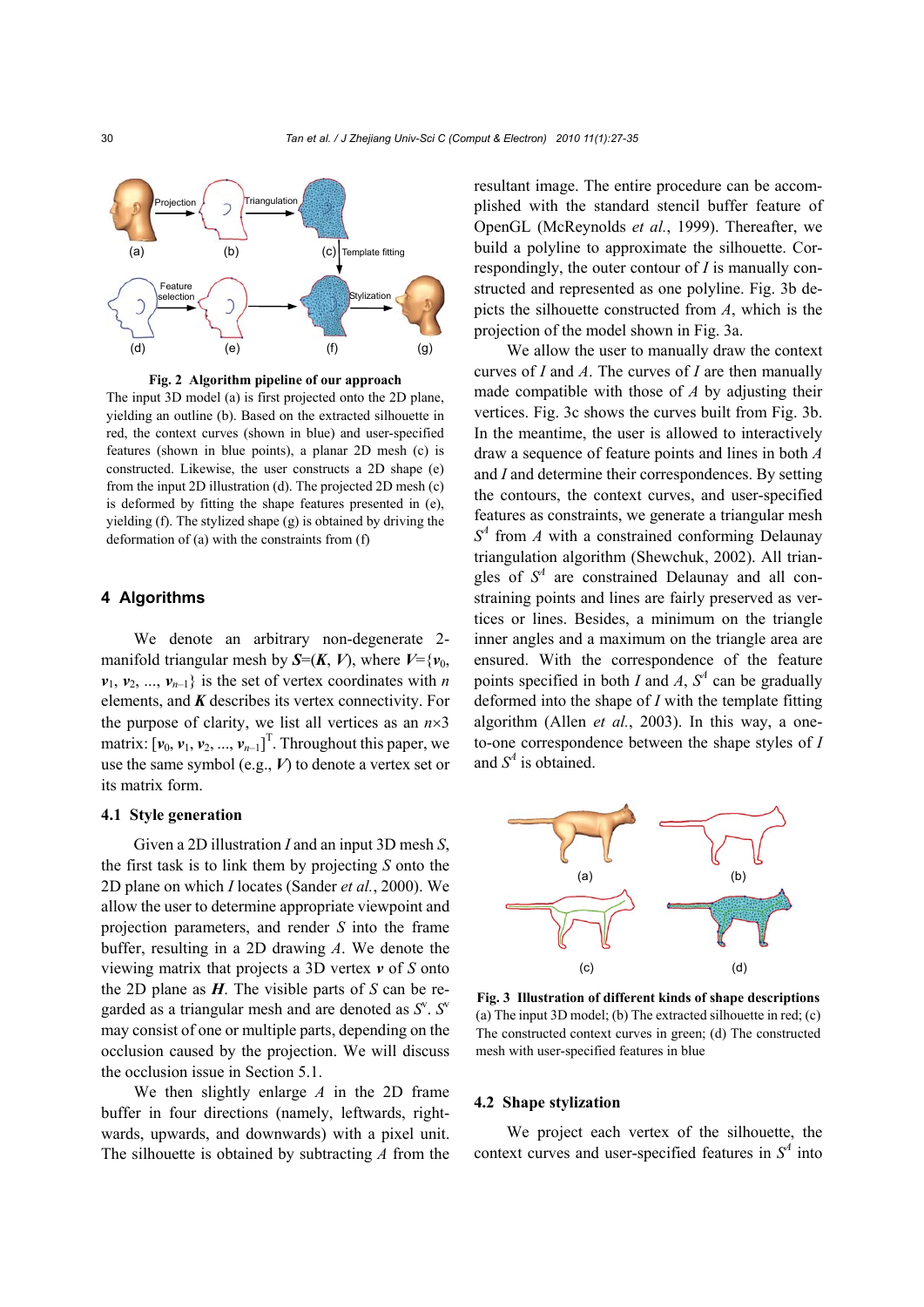the 3D space with the inverse of the viewing matrix  $H^{-1}$ , and find the matched vertices in  $S^v$ . If there are multiple candidates for one vertex, we employ the approximate nearest neighbor (ANN) algorithm (Mount and Arya, 2006) to compute the nearest one. In this way, there is an injective mapping between shape styles of  $S^4$  and  $S^v$  on a per-vertex basis. Note that it is not necessary for  $S^v$  to be compatible with  $S^4$ . To ensure the establishment of the correspondence, we assume that the vertex distribution of the input model *S* is adequately dense and uniform. Since *I* and  $S<sup>4</sup>$  have a one-to-one correspondence, correspondence among *I*,  $S^4$  and  $S^6$  is obtained.

Transferring the shape styles from *I* to *S* involves two considerations. First, the styles of *I* are represented in 2D space while the target model *S* is a 3D mesh. There is not a straightforward way to perform the style transfer. Our solution is to formulate the stylization in terms of the 2D projections of the vertices of *S*. This scheme effectively applies an optimization function to the vertex positions of *S*. Second, we expect the overall distortion of local shape details of *S* to be as minimal as possible under given stylization objectives. This also leads to a constraint on the vertex positions of *S*. We formulate both expectations on the vertex set *V* of *S* as an energy optimization framework with a set of soft constraints:

$$
\min(w_c E_c + w_z E_z + w_t E_t + w_q E_q + w_b E_b), \quad (1)
$$

where  $E_c$ ,  $E_z$ ,  $E_t$ , and  $E_q$  express the style differences for the silhouette, the context curves, 2D local geometric details, and user-specified features respectively, and  $E<sub>b</sub>$  denotes the 3D local geometric details.  $w_c$ ,  $w_z$ ,  $w_t$ ,  $w_a$  and  $w_b$  are their respective associated weights that are used to balance their influences.

The silhouette item  $E_c$  measures the similarity between the contours  $C^4$  and  $C^I$  of  $S^4$  and *I*. Rather than representing a contour by a list of vertices, we employ the curve Laplacian coordinates (Weng *et al.*, 2006) to encode a curve *C*, so that the details of the contours can be well preserved during deformation. Specifically, the Laplacian coordinates  $L_c(v_i)$  of each vertex  $v_i$  are defined as the difference between  $v_i$  and the average of its neighboring vertices on the curve:

$$
L_{c}(v_{i}) = v_{i} - (v_{i-1} + v_{i+1}) / 2.
$$
 (2)

We denote the 2D Laplacian curve operator that is applied to the vertex set as a matrix  $L_c$  (Weng *et al.*, 2006). Based on the fact that  $C^4$  and  $C^I$  are compatible and their vertices are also the vertices of  $S<sup>4</sup>$  and *I* respectively, the transfer of the contour style from *I* to  $S<sup>4</sup>$  can be fulfilled by transferring their Laplacian coordinates:

$$
E_{\rm c} = ||\mathbf{L}_{\rm c} \mathbf{C}^A - \mathbf{L}_{\rm c} \mathbf{C}^I||^2. \tag{3}
$$

For each 2D vertex  $v_j^A \in \mathbb{C}^4 \subseteq S^4$ , we can compute its corresponding  $3D$  vertex in  $S<sup>v</sup>$  with the inverse of the viewing matrix  $\mathbf{H}:\mathbf{H}^{-1}\mathbf{v}^{\mathcal{A}}_{j}$ . Because there is an injective mapping for each vertex of the shape styles between  $S<sup>4</sup>$  and  $S<sup>v</sup>$ , we can denote the set of the vertices of *S* whose projections are on  $C^4$  as  $\tilde{C}^A$ . Thus, we obtain an equation that relates to parts of the vertices of *S*:

$$
E_{\rm c} = ||\mathbf{L}_{\rm c} \mathbf{H} \tilde{\mathbf{C}}^A - \mathbf{L}_{\rm c} \mathbf{C}^I ||^2. \qquad (4)
$$

The context curve item  $E_z$  accounts for the shape modification caused by the analogy of the context curves from *I* to  $S^4$ . Basically, there are two types of curves. The first one consists of an ordered list of vertices and can be represented by the Laplacian coordinates described above. The second has a formulation of a 2D tree and is used to approximate the skeletons of the 2D drawings. We form the latter as a graph  $G=(P, E)$ , where *P* is the 2D vertex set and *E* denotes the edge set. Similar to the contour item, we encode a 2D tree-like graph with two intrinsic items, namely, a length ratio  $r_{ijk} = ||e_{jk}||/||e_{ij}||$  and a directed angle  $\theta_{ijk}$ =arccos[ $e_{ij} \cdot e_{jk}$ /(|| $e_{ij}$ || $\cdot$ || $e_{jk}$ ||)]. It is not difficult to prove that this intrinsic representation is invariant under rotation and scale transformations. The relationships among two intrinsic items and the vertex positions can be written as

$$
\begin{bmatrix}\nr_{ijk}\cos\theta_{ijk} & r_{ijk}\sin\theta_{ijk} \\
-r_{ijk}\sin\theta_{ijk} & r_{ijk}\cos\theta_{ijk} \\
-r_{ijk}\cos\theta_{ijk} - 1 & -r_{ijk}\sin\theta_{ijk} \\
r_{ijk}\sin\theta_{ijk} & -r_{ijk}\cos\theta_{ijk} - 1 \\
1 & 0 & 1\n\end{bmatrix}\n\begin{bmatrix}\nx_i \\
y_i \\
x_j \\
y_j \\
y_j \\
y_k\n\end{bmatrix} = \mathbf{0}. \quad (5)
$$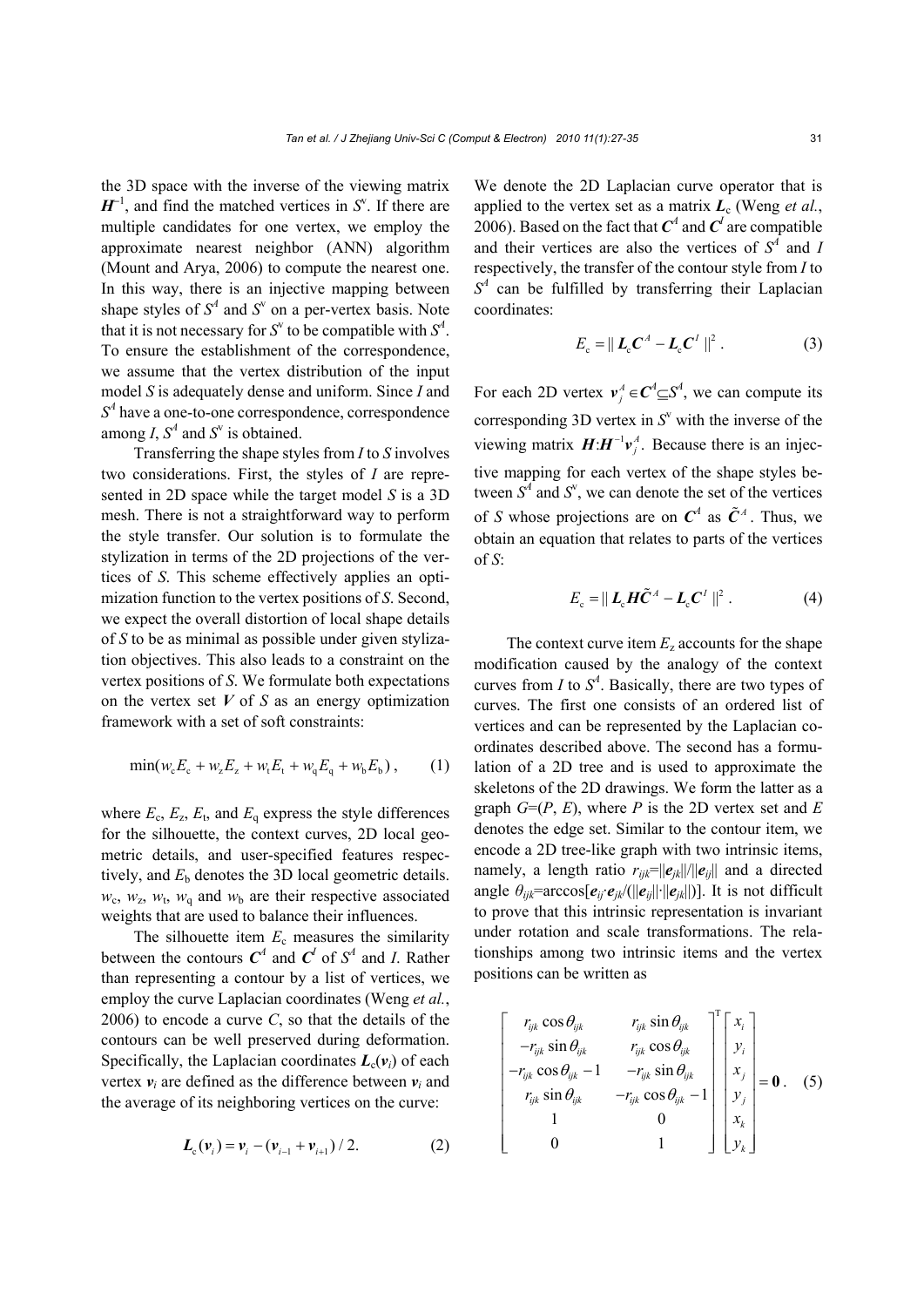Applying Eq. (5) to all vertices of the context curves yields a large sparse linear system as  $M_y(\Psi)P = 0$ , where  $M<sub>s</sub>$  is the matrix determined by the set of scaleinvariant variables  $\Psi = \{ \{r_{ijk}\}, \{ \theta_{ijk} \} \}$  of *G*.

Similar to the formulation of the contour item, we formulate the transfer of the context curve style as

$$
E_z = ||\boldsymbol{M}_s(\boldsymbol{\mathcal{Y}}^I)\boldsymbol{H}\tilde{\boldsymbol{P}}^A||^2, \tag{6}
$$

where  $\Psi^I$  denotes the scale-invariant representation of  $G^I$ , and  $\tilde{P}^A$  is the set of the vertices of *S* whose projections belong to  $P^4$ .

The 2D local details item  $E_t$  is designed to transfer the local 2D geometric details from  $I$  to  $S^4$ . Similar to the contour item, we denote the 2D mesh Laplacian operator (Sorkine *et al.*, 2004) that is applied to the vertex set as a matrix  $L_{\text{m}}$ , and formulate the transfer of 2D geometric details as

$$
E_{\rm t} = ||\mathbf{L}_{\rm m} \mathbf{H} \tilde{\mathbf{V}}^A - \mathbf{L}_{\rm m} \mathbf{V}^I ||^2, \qquad (7)
$$

where  $\tilde{V}^A$  denotes the set of the vertices of *S* whose projections are in  $V^A$ .

The perception-driven item  $E_q$  expresses user cognition in shape stylization. The user-specified feature points and lines are represented by a set of point pairs between  $S^4$  and *I*, denoted as  $D^4$  and  $D^4$ respectively. We let this item simply be the distance between two point sets:

$$
E_{\mathbf{q}} = ||\mathbf{H}\tilde{\mathbf{D}}^A - \mathbf{D}^I||^2, \tag{8}
$$

where  $\tilde{\mathbf{D}}^A$  denotes the set of the vertices of *S* whose projections are in  $\mathbf{D}^4$ .

The 3D local details item  $E<sub>b</sub>$  aims to preserve the 3D local details of *S* during stylization. Similar to the formulation of the 2D local details item, we denote the 3D Laplacian operator that is applied to the vertex set as a matrix *L*, yielding

$$
E_{\rm b} = ||\boldsymbol{L}\tilde{\boldsymbol{V}} - \boldsymbol{L}\boldsymbol{V}||^2. \tag{9}
$$

#### **4.3 Iterative optimization**

Basically, the above five items ensure that the modified *S* not only mimics the shape styles from the 2D illustration, but also preserves its local details in a

global variational framework. Note that,  $\tilde{V}$  in Eq. (9) denotes the unknown vertex set of the stylized *S*, and  $\tilde{C}^A$ ,  $\tilde{P}^A$ ,  $\tilde{D}^A$ ,  $\tilde{V}^A$  are subsets of  $\tilde{V}$ . By taking Eqs. (4), (6), (7), (8) and (9) into Eq. (1), we can easily construct a large sparse linear system which can be solved in a least-squares sense.

Eq. (9) expresses a formulation of standard Laplacian mesh editing (Sorkine *et al.*, 2004). Therefore, we can accomplish the energy optimization of Eq. (1) in the context of differential mesh editing. To minimize the distortion of local geometry and parameterization, we employ dual Laplacian editing (Hu *et al.*, 2007) that fulfills the optimization in the dual domain by iteratively updating the vertex positions and the Laplacian coordinates. The other four items for the contour, the context curves, 2D local details and perception-driven styles are considered as linear constraints in the dual Laplacian system. Iterations are performed in two phases to account for the influences of different shape styles. In the first phase,  $w_c$ ,  $w_z$ ,  $w_t$ ,  $w_a$  and  $w_b$  are set as 1.0, 1.0, 0.2, 0.2 and 0.5, respectively, to ensure efficient transfer of global styles, namely, the silhouette and the context curves. Then in the second phase, local details and user-specified features dominate the iteration by decreasing  $w_c$  and  $w_z$  gradually to 0.1 and increasing  $w_t$ and  $w_q$  gradually to 1.0 in each iteration.

## **5 Implementation details**

#### **5.1 Occlusion handling**

In many cases,  $S<sup>v</sup>$  is composed of multiple independent regions, as shown in Fig. 4a. It is apparent that the regions outlined with different lassoes cannot be regarded as an entire patch. Our solution is to first identify each region manually and build their correspondences to the input 3D model individually. All constraints from these regions are then combined to form a global optimization problem which is described in Section 4. Although this scheme is quite simple, it does produce satisfactory experimental results (Figs. 4a–4d).

## **5.2 Texture mapping**

Optionally, the 2D illustration itself can be used to decorate the appearance of the input model by mapping itself to the visible part of the input model.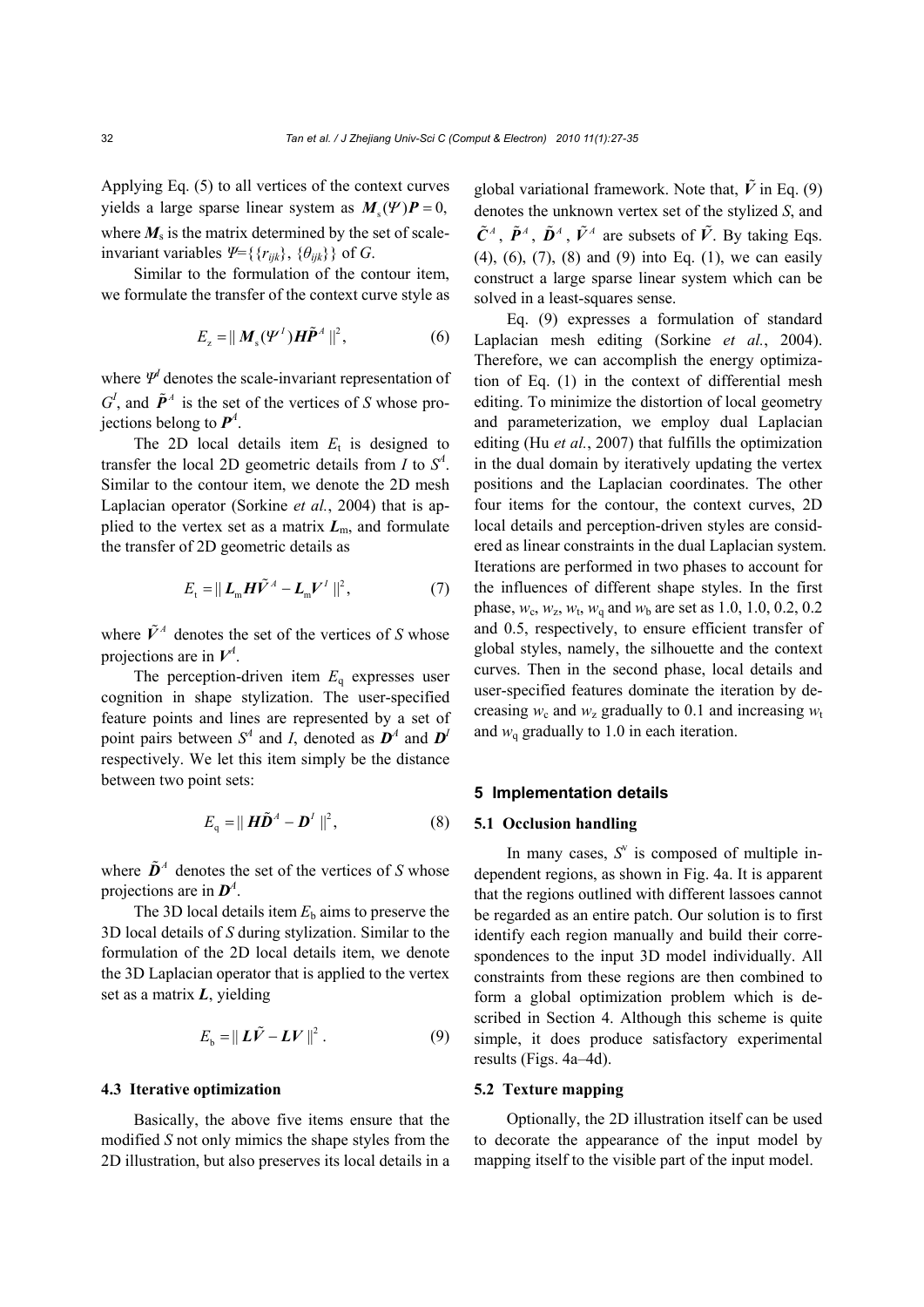

**Fig. 4 Our results for horse (a**–**d) and fish (e**–**h) models** (a), (b), (e), and (f) show the input 2D examples and models. The stylized results are shown in (c) and (g). The effects from another viewpoint are shown in (d) and (h)

Each vertex in  $S<sup>v</sup>$  has its projection counterpart in *I*, whose normalized coordinates in the 2D drawing can be used as the texture coordinates. Note that only parts visible under current viewing parameters can be decorated. For the invisible parts, we can exploit the model symmetry or apply texture synthesis to interactively assign textures, e.g., the half side of the fish shown in Fig. 4h.

### **6 Experimental results**

We implemented the proposed approach on a PC with an Intel Core2 T5500 1.66 GHz CPU, 1.0 GB RAM and ATI X1600 video card. We rendered most stylized models with a point stippling algorithm or a line illustration system. Table 1 lists the stylization configuration and the user time for selected examples. For each experiment, styles for the object contour and local details were used. The user-specified feature points were classified into two categories, points on the object contour (boundary points) and points in the object interior (interior points). Solving the linear sparse system using iterative dual Laplacian algorithm typically required several seconds. To evaluate the efficiency of our approach, we asked three volunteers to test the entire procedure with our system. The first volunteer was a skilled 3D modeler and the other two volunteers had little experience in 3D modeling and little knowledge of our approach. The average user time was about 8 min for each example.

Fig. 1 demonstrates two stylization results from hand-drawn illustrations. It is apparent that not only were the global shapes simulated, but also local shape features such as the cockle in the kidney and the flexure of the calf muscles, were captured in the stylized models. Six other results are shown in Fig. 5. The 2D examples of the pony, teapot, hand, foot and fish were hand-drawn illustrations, and the 2D cat example was a 2D image.

| Data   | Triangle | Vertices | Boundary<br>points | Interior<br>points | Context<br>curves | Solving | User time $(s)$ |     |      |
|--------|----------|----------|--------------------|--------------------|-------------------|---------|-----------------|-----|------|
|        |          |          |                    |                    |                   |         | 1st             | 2nd | 3rd  |
| Kidney | 43724    | 21881    | 25                 | $\mathbf{0}$       | 3(0)              | 20      | 720             | 960 | 1080 |
| Body   | 53378    | 26691    | 25                 | 3                  | 1(1)              | 26      | 600             | 720 | 660  |
| Head   | 23402    | 11703    | 10                 | 4                  | 1(0)              | 12      | 180             | 240 | 180  |
| Horse  | 16589    | 8431     | 27                 | 3                  | 3(1)              | 8       | 600             | 960 | 840  |
| Fish   | 7904     | 4002     | 17                 | 4                  | 1(0)              | 3       | 360             | 540 | 480  |
| Lion   | 9996     | 5000     | 24                 | $\mathbf{0}$       | 3(1)              | 4       | 300             | 360 | 360  |
| Pony   | 45338    | 22671    | 16                 | $\overline{4}$     | 1(0)              | 22      | 480             | 720 | 660  |
| Teapot | 39800    | 20101    | 12                 | $\mathbf{0}$       | 3(0)              | 18      | 480             | 600 | 600  |
| Hand   | 7292     | 3648     | 25                 | 9                  | 0(0)              | 3       | 180             | 180 | 180  |

**Table 1 The configuration and time consumption for nine examples using our system** 

\* Numbers in parentheses denote the numbers of context curves that outline the approximated skeletons. The last three columns show the user time (s) including time spent on style specification, mesh construction, system solving and user interactions, for each of the three volunteers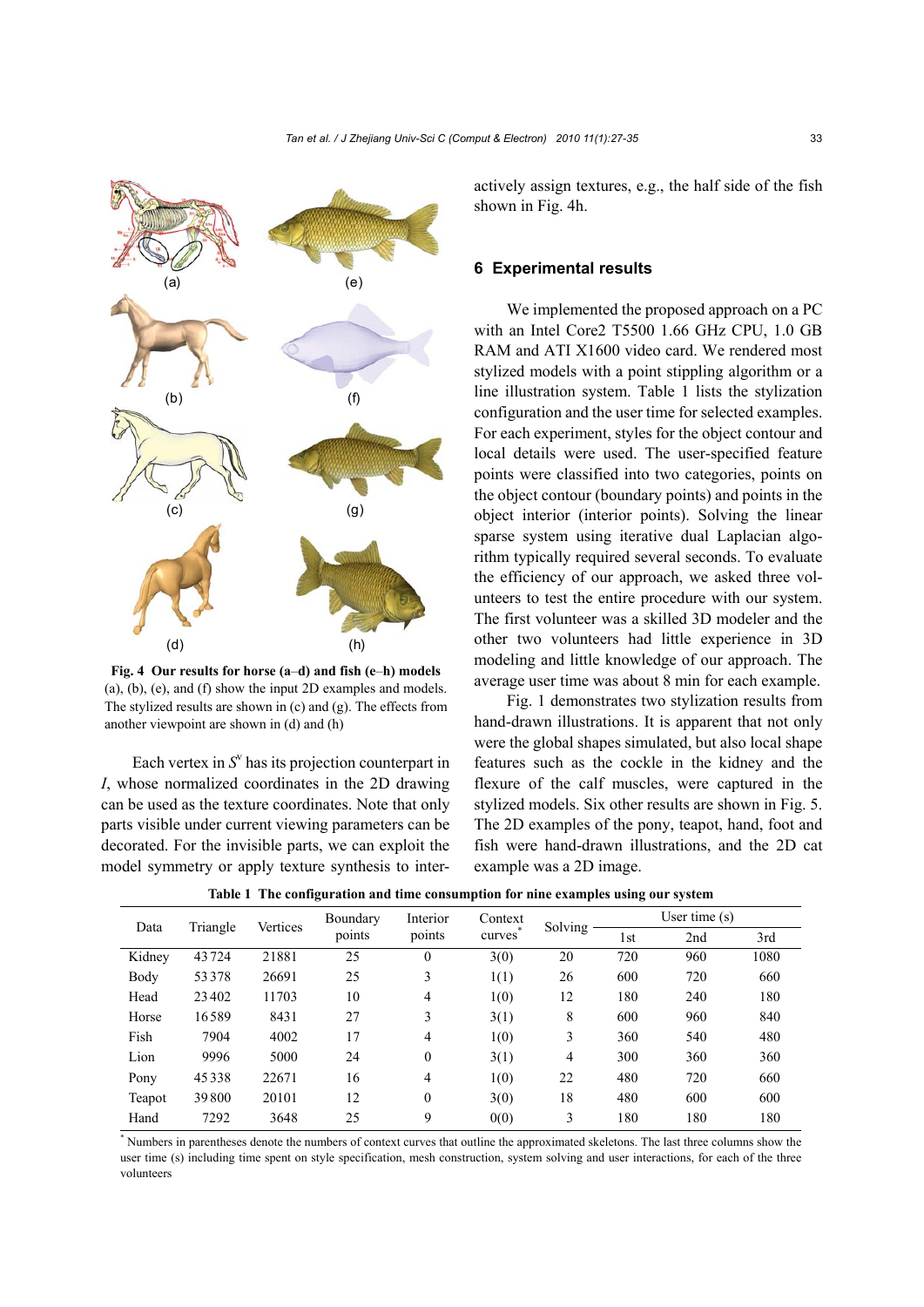

**Fig. 5 Results for the pony, teapot, hand, cat, foot and fish models (from top to bottom)** 

The first and second columns show the input 2D examples and models, respectively. The stylized results are shown in the third column. The fourth column shows the effects from different view points

#### **7 Conclusion and future work**

Shape stylization plays an important role in the abstraction of visual information. This paper suggests a new opportunity for rapid and intuitive specification of 3D shape styles by decomposing the differences between 3D models and 2D examples into four components. This allows us to simultaneously provide the flexibility of imposing large global changes, the possibility of adding user cognition, and the accuracy of small shape disparities. The proposed shape styles have been demonstrated to be effective for clarifying meaningful structure and evoking the perception of the object complexity. We believe that our approach will enrich the creativity of computergenerated illustration.

As future work is concerned, we would like to extend our approach to stylize the deformation of a 3D model based on drawings that depict a dynamic sequence. Other aims include incorporating the influences of texture patterns, illumination, and color of the 2D example illustrations. We are also interested in applying shape stylization to volume illustration.

#### **References**

- Alexa, M., 2003. Differential coordinates for local mesh morphing and deformation. *Vis. Comput.*, **19**(2):105-114.
- Allen, B., Curless, B., Popovic, Z., 2003. The space of human body shapes: reconstruction and parameterization from range scans. *ACM Trans. Graph.*, **22**(3):587-594. [doi:10. 1145/882262.882311]
- Biermann, H., Martin, I., Bernardini, F., Zorin, D., 2002. Cut-and-Paste Editing of Multiresolution Surfaces. Proc. 29th Annual Conf. on Computer Graphics and Interactive Techniques, p.312-321. [doi:10.1145/566570.566583]
- Funkhouser, T., Kazhdan, M., Shilane, P., Min, P., Kiefer, W., Tal, A., Rusinkiewicz, S., Dobkin, D., 2004. Modeling by example. *ACM Trans. Graph.*, **23**(3):652-663. [doi:10. 1145/1015706.1015775]
- Guskov, I., Sweldens, W., Schroder, P., 1999. Multiresolution Signal Processing for Meshes. Proc. 26th Annual Conf. on Computer Graphics and Interactive Techniques, p.325-334. [doi:10.1145/311535.311577]
- Hornung, A., Dekkers, E., Kobbelt, L., 2007. Character animation from 2D pictures and 3D motion data. *ACM Trans. Graph.*, **26**(1): Article 1, p.1-9.
- Hu, J., Liu, L., Wang, G., 2007. Dual Laplacian morphing for triangular meshes. *Comput. Anim. Virtual Worlds*, **18**(4-5): 271-277. [doi:10.1002/cav.182]
- Igarashi, T., Matsuoka, S., Tanaka, H., 1999. Teddy: a Sketching Interface for 3D Freeform Design. Proc. 26th Annual Conf. on Computer Graphics and Interactive Techniques, p.409-416. [doi:10.1145/311535.311602]
- Ju, T., Zhou, Q.Y., Hu, S.M., 2007. Editing the topology of 3D models by sketching. *ACM Trans. Graph.*, **26**(3): Article 42, p.1-9.
- Kobbelt, L., Campagna, S., Vorsatz, J., Seidel, H.P., 1998. Interactive Multi-Resolution Modeling on Arbitrary Meshes. Proc. 25th Annual Conf. on Computer Graphics and Interactive Techniques, p.105-114. [doi:10.1145/ 280814.280831]
- Li, Y., Gleicher, M., Xu, Y.Q., Shum, H.Y., 2003. Stylizing Motion with Drawings. Proc. of ACM SIGGRAPH/ Eurographics Symp. on Computer Animation, p.309-319.
- Lipman, Y., Sorkine, O., Levin, D., Cohen-Or, D., 2005. Linear rotation-invariant coordinates for meshes. *ACM Trans. Graph.*, **24**(3):479-487. [doi:10.1145/1073204.1073217]
- McReynolds, T., Blythe, D., Grantham, B., Nelson, S., 1999. Advanced Graphics Programming Techniques Using OpenGL. SIGGRAPH Course Notes. Available from http://www.opengl.org/resources/code/samples/sig99/adv anced99/notes/notes.html [Accessed on Mar. 20, 2008]
- Mount, D., Arya, S,, 2006. ANN: A Library for approximate nearest neighbor searching, Version 1.1.1. Available from http://www.cs.umd.edu/~mount/ANN/ [Accessed on June 5, 2008].
- Nealen, A., Sorkine, O., Alexa, M., Cohen-Or, D., 2005. A sketch-based interface for detail-preserving mesh editing. *ACM Trans. Graph.*, **24**(3):1142-1147.
- Nealen, A., Igarashi, T., Sorkine, O., Alexa, M., 2007. Fiber-Mesh: designing freeform surfaces with 3D curves. *ACM*